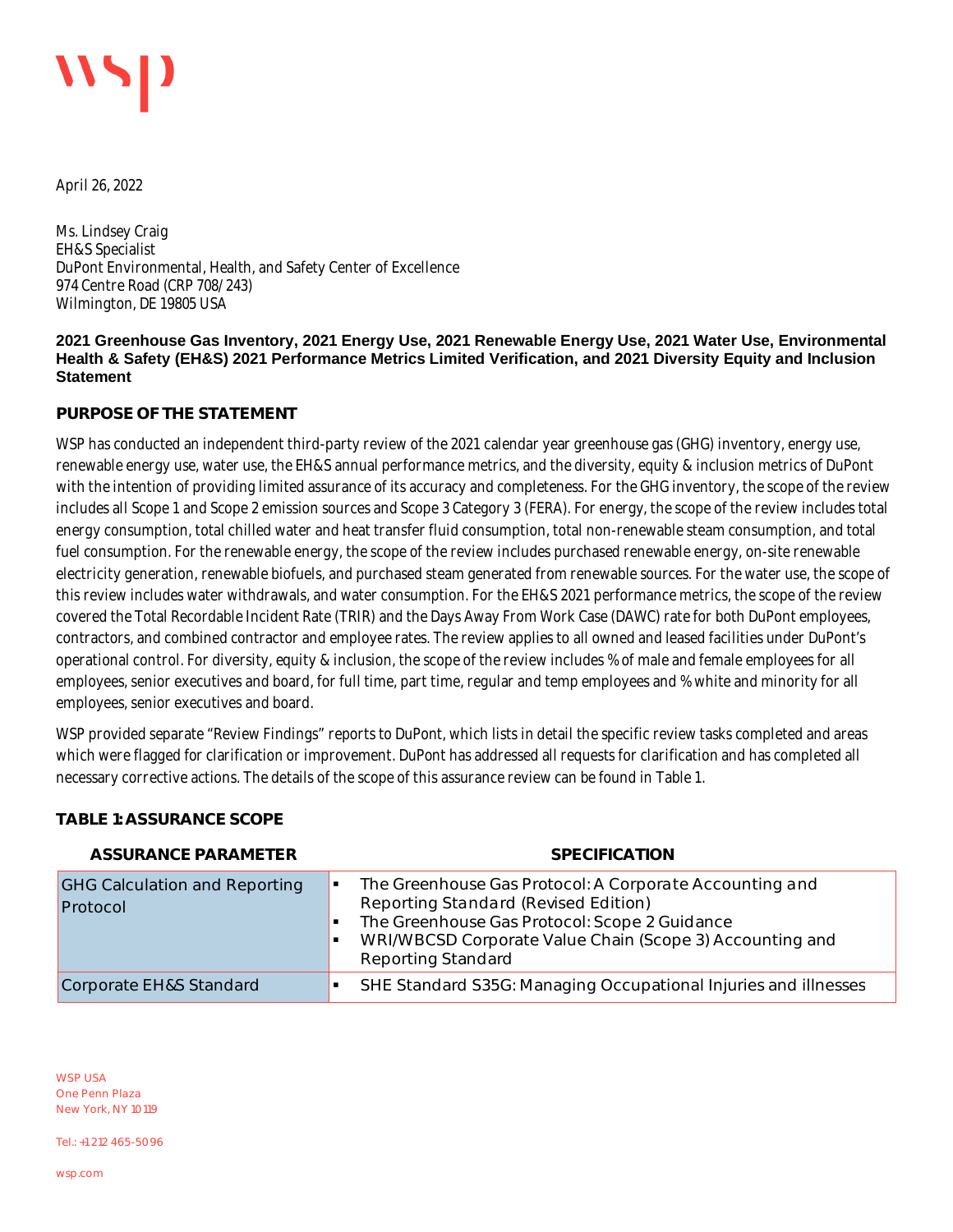

| <b>Verification Standard</b>                    | ISO 14064-3: Greenhouse gases - Part 3: Specification with guidance for<br>the validation and verification of greenhouse gas assertions                                                                                         |                                                                                                                                                                                                                                                                                                                                                                                       |  |  |
|-------------------------------------------------|---------------------------------------------------------------------------------------------------------------------------------------------------------------------------------------------------------------------------------|---------------------------------------------------------------------------------------------------------------------------------------------------------------------------------------------------------------------------------------------------------------------------------------------------------------------------------------------------------------------------------------|--|--|
| Level of Assurance                              | Limited                                                                                                                                                                                                                         |                                                                                                                                                                                                                                                                                                                                                                                       |  |  |
| <b>Organizational Boundary</b>                  | Operational control                                                                                                                                                                                                             |                                                                                                                                                                                                                                                                                                                                                                                       |  |  |
| Geography                                       | Global operations                                                                                                                                                                                                               |                                                                                                                                                                                                                                                                                                                                                                                       |  |  |
| <b>Review Period</b>                            | January 1, 2021 to December 31, 2021                                                                                                                                                                                            |                                                                                                                                                                                                                                                                                                                                                                                       |  |  |
| <b>GREENHOUSE GAS EMISSIONS</b>                 |                                                                                                                                                                                                                                 |                                                                                                                                                                                                                                                                                                                                                                                       |  |  |
| Scope 1                                         | $1,870,260.90$ metric tons $CO2e$ (all Scope 1 sources)                                                                                                                                                                         |                                                                                                                                                                                                                                                                                                                                                                                       |  |  |
| Scope 2 Location-based                          | 1,274,420.50 metric tons CO <sub>2</sub> e (all Scope 2 sources)                                                                                                                                                                |                                                                                                                                                                                                                                                                                                                                                                                       |  |  |
| Scope 2 Market-based                            | $1,224,596.10$ metric tons $CO2e$ (all Scope 2 sources)                                                                                                                                                                         |                                                                                                                                                                                                                                                                                                                                                                                       |  |  |
| Scope 3 Category 3 FERA                         | 593,235 metric tons CO <sub>2</sub> e<br>٠                                                                                                                                                                                      |                                                                                                                                                                                                                                                                                                                                                                                       |  |  |
| <b>Supporting Documents Reviewed</b>            | CY21 Inventory Management Plan<br>٠<br>CY21 GHG Rollup Data Spreadsheet<br>CY21 Scope 1 and 2 Emission Factor Update Spreadsheet<br>٠<br>Interviews with select site personnel<br>Energy purchasing Invoices for selected sites |                                                                                                                                                                                                                                                                                                                                                                                       |  |  |
| Date Review Complete                            | April 26, 2022                                                                                                                                                                                                                  |                                                                                                                                                                                                                                                                                                                                                                                       |  |  |
| <b>ENERGY CONSUMPTION</b>                       |                                                                                                                                                                                                                                 |                                                                                                                                                                                                                                                                                                                                                                                       |  |  |
| <b>Total Energy Consumption</b>                 | $\blacksquare$<br>6,806,364,000 kWh                                                                                                                                                                                             |                                                                                                                                                                                                                                                                                                                                                                                       |  |  |
| <b>Total Chilled Water Consumption</b>          | $\blacksquare$<br>22,000 kWh                                                                                                                                                                                                    |                                                                                                                                                                                                                                                                                                                                                                                       |  |  |
| <b>Total Heat Transfer Fluid</b><br>Consumption | 5,492,000 kWh<br>٠                                                                                                                                                                                                              |                                                                                                                                                                                                                                                                                                                                                                                       |  |  |
| <b>Total Non-Renewable Steam</b><br>Consumption | 2,044,499,000 kWh                                                                                                                                                                                                               |                                                                                                                                                                                                                                                                                                                                                                                       |  |  |
| <b>Total Fuel Consumption</b>                   | 2,924,042,000 kWh<br>$\blacksquare$                                                                                                                                                                                             |                                                                                                                                                                                                                                                                                                                                                                                       |  |  |
| RENEWABLE ENERGY CONSUMPTION                    |                                                                                                                                                                                                                                 |                                                                                                                                                                                                                                                                                                                                                                                       |  |  |
| <b>Purchased Renewable Electricity</b>          | $\blacksquare$<br>90,924,000 kWh                                                                                                                                                                                                |                                                                                                                                                                                                                                                                                                                                                                                       |  |  |
| Onsite Renewable Electricity                    | 394,000 kWh<br>٠                                                                                                                                                                                                                |                                                                                                                                                                                                                                                                                                                                                                                       |  |  |
| Renewable Electricity Percentage                | 4.30%                                                                                                                                                                                                                           | *Note that this figure includes purchased<br>renewable energy and renewable energy<br>generated onsite through solar PV and a biomass-<br>fueled generator. Non-renewable onsite<br>generation, typically small sources such as<br>emergency generators, is not tracked nor included<br>in this calculation. 4.30% = (Purchased<br>RE+Onsite RE) / Total Purchased Electricity<br>Use |  |  |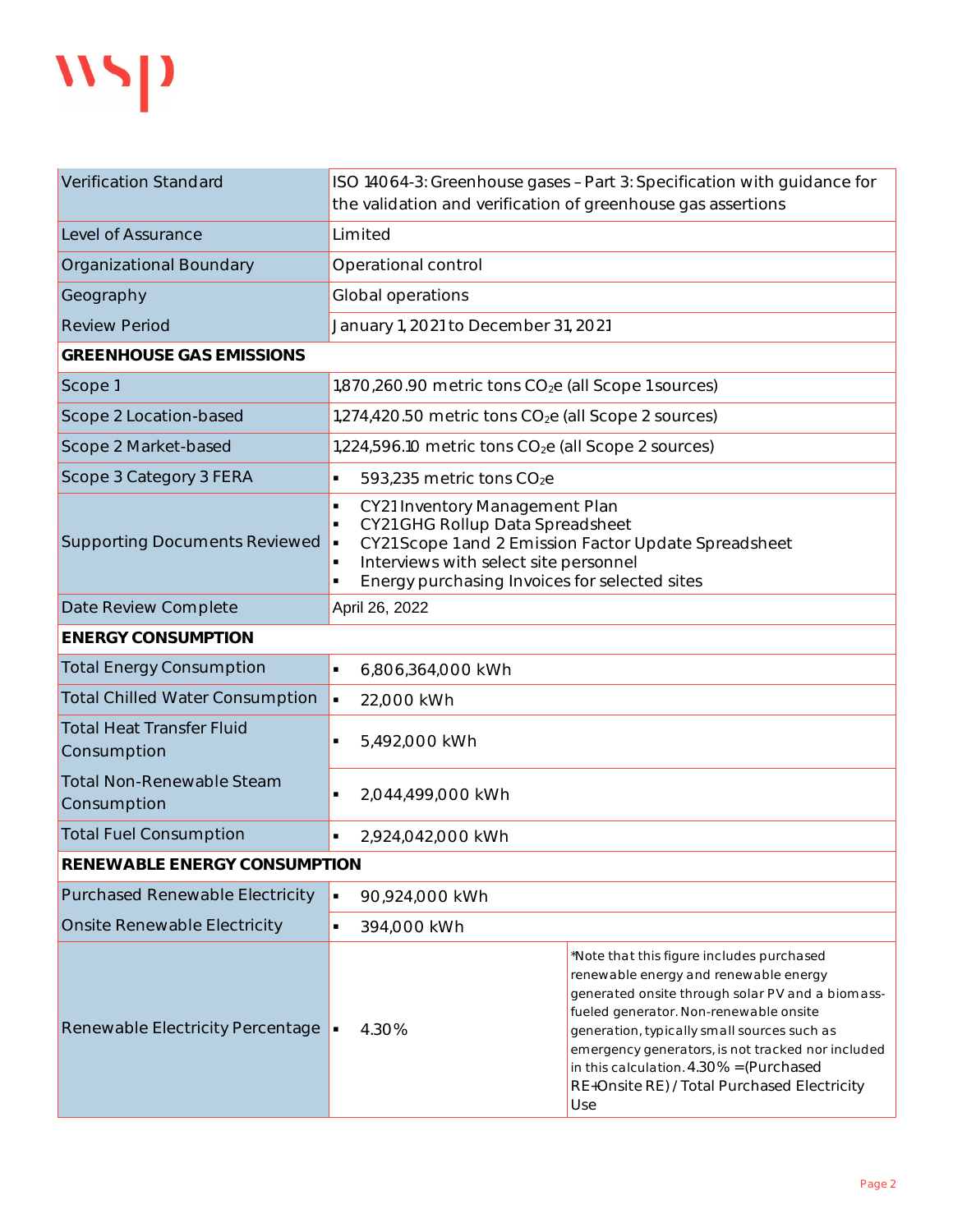

| Renewable Biofuels                                            | 27,526 MMBTU Biogas<br>from waste water<br>treatment<br>6 MMBTU Biodiesel<br>O MMBTU Ethanol from<br>mobile fuels                                                                                                                                                                                                     | Values were converted to MMBTU.                                                                         |  |
|---------------------------------------------------------------|-----------------------------------------------------------------------------------------------------------------------------------------------------------------------------------------------------------------------------------------------------------------------------------------------------------------------|---------------------------------------------------------------------------------------------------------|--|
| <b>Purchased Steam from</b><br><b>Renewable Sources</b>       | 0 kWh<br>$\blacksquare$                                                                                                                                                                                                                                                                                               |                                                                                                         |  |
| <b>Supporting Documents Reviewed</b>                          | CY21 Inventory Management Plan<br>$\blacksquare$<br>CY21 GHG Rollup Data Spreadsheet<br>$\blacksquare$<br>Energy purchasing Invoices for selected sites<br>Interviews with energy procurement staff<br>$\blacksquare$                                                                                                 | CY21 Scope 1 and 2 Emission Factor Update Spreadsheet                                                   |  |
| Date Review Complete                                          | April 26, 2022                                                                                                                                                                                                                                                                                                        |                                                                                                         |  |
| <b>WATER METRICS</b>                                          |                                                                                                                                                                                                                                                                                                                       |                                                                                                         |  |
| <b>Water Withdrawals</b>                                      | 106,913.09 Megaliters                                                                                                                                                                                                                                                                                                 |                                                                                                         |  |
| Water consumption                                             | 13,358.89 Megaliters                                                                                                                                                                                                                                                                                                  |                                                                                                         |  |
| Date Review Complete                                          | April 26, 2022                                                                                                                                                                                                                                                                                                        |                                                                                                         |  |
| <b>EH&amp;S PERFORMANCE METRICS</b>                           |                                                                                                                                                                                                                                                                                                                       |                                                                                                         |  |
| <b>Employee TRIR</b>                                          | 0.209                                                                                                                                                                                                                                                                                                                 |                                                                                                         |  |
| <b>Employee DAWC Rate</b>                                     | 0.05                                                                                                                                                                                                                                                                                                                  |                                                                                                         |  |
| <b>Contractor TRIR</b>                                        | 0.395                                                                                                                                                                                                                                                                                                                 |                                                                                                         |  |
| <b>Contractor DAWC Rate</b>                                   | 0.109                                                                                                                                                                                                                                                                                                                 |                                                                                                         |  |
| Total (Employee + Contractor)<br><b>TRIR</b>                  | 0.25                                                                                                                                                                                                                                                                                                                  |                                                                                                         |  |
| Total (Employee + Contractor)<br><b>DAWC Rate</b>             | 0.063                                                                                                                                                                                                                                                                                                                 |                                                                                                         |  |
| Supporting Documents Reviewed                                 | Sample Weekly EHS Performance Reports<br>Monthly EHS Performance Reports<br>Corporate Standard for Managing Occupational Injuries and Illnesses<br>Sample Injury Classification Reports for select sites<br>Sample Incident Investigation Reports for select sites<br>Interviews with Corporate EH&S Management Staff |                                                                                                         |  |
| Date Review Complete                                          | April 26, 2022                                                                                                                                                                                                                                                                                                        |                                                                                                         |  |
| DIVERSITY EQUITY AND INCLUSION METRICS                        |                                                                                                                                                                                                                                                                                                                       |                                                                                                         |  |
| <b>All Employee/Senior</b><br>Executives/Board - %Male/Female | Senior Leaders - 25.71% Female, 74.29% Male<br>Board of Directors - 25.00% Female, 75.00% Male                                                                                                                                                                                                                        | Global Workforce - 27.80% Female, 72.07% Male, 0.13% Undicslosed                                        |  |
| Employee - %Male/Female                                       | Part-Time - 68.00% Female, 32.00% Male                                                                                                                                                                                                                                                                                | Full Time/Part Time/Regular/Temp Full-Time - 27.23% Female, 72.64% Male, 0.02% Undisclosed, 0.11% Blank |  |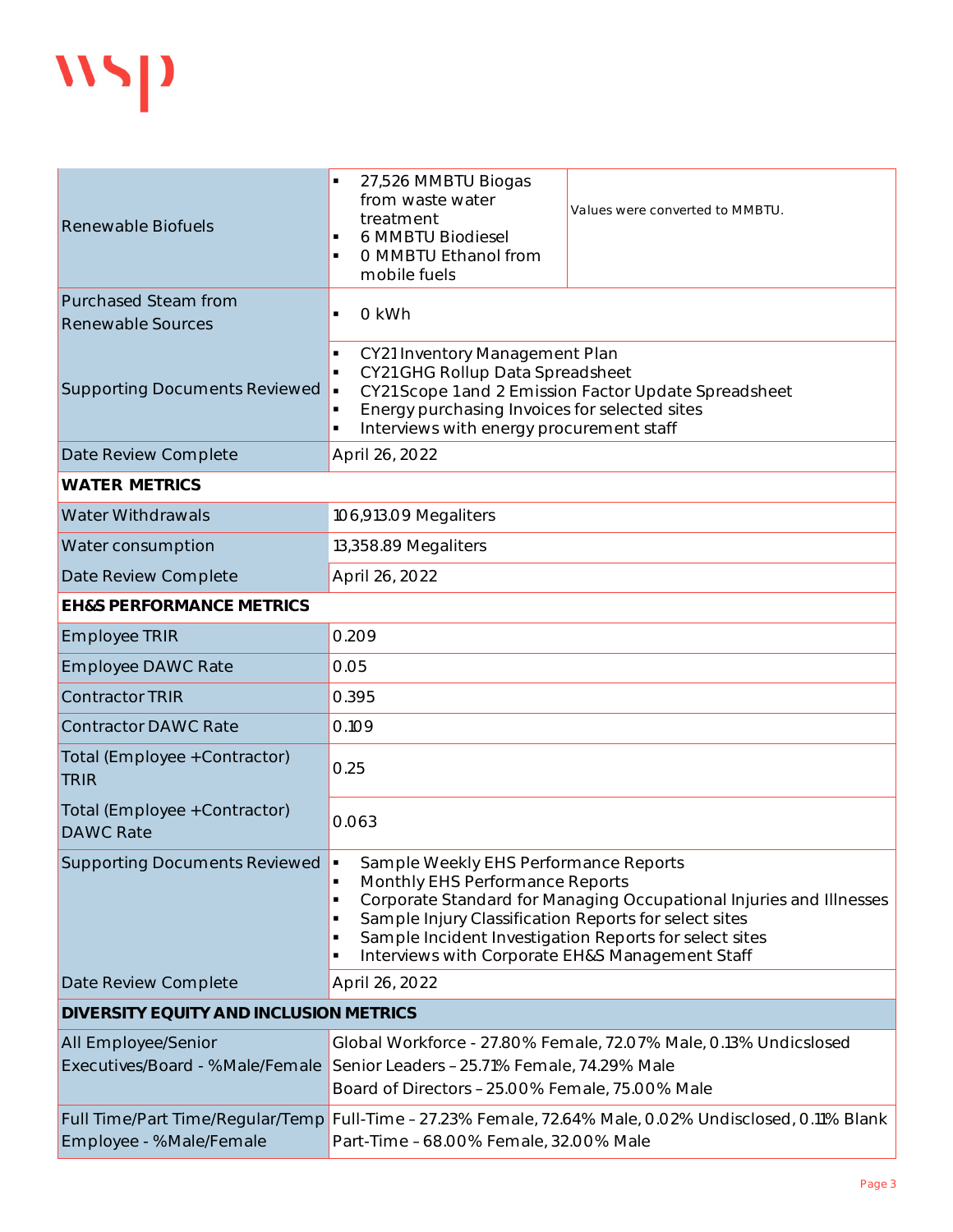

| All Employee/Senior       | Global Workforce - 29.84% Minority, 70.16% White                    |
|---------------------------|---------------------------------------------------------------------|
| <b>Executives/Board -</b> | Senior Leaders - 34.29% Minority, 65.71% White                      |
| <b>%White/Minority</b>    | Board of Directors - 25.00% Minority, 75.00% White                  |
|                           | Supporting Documents Reviewed DuPont Current Employee Detail Report |
| Data Review Complete      | April 26, 2022                                                      |